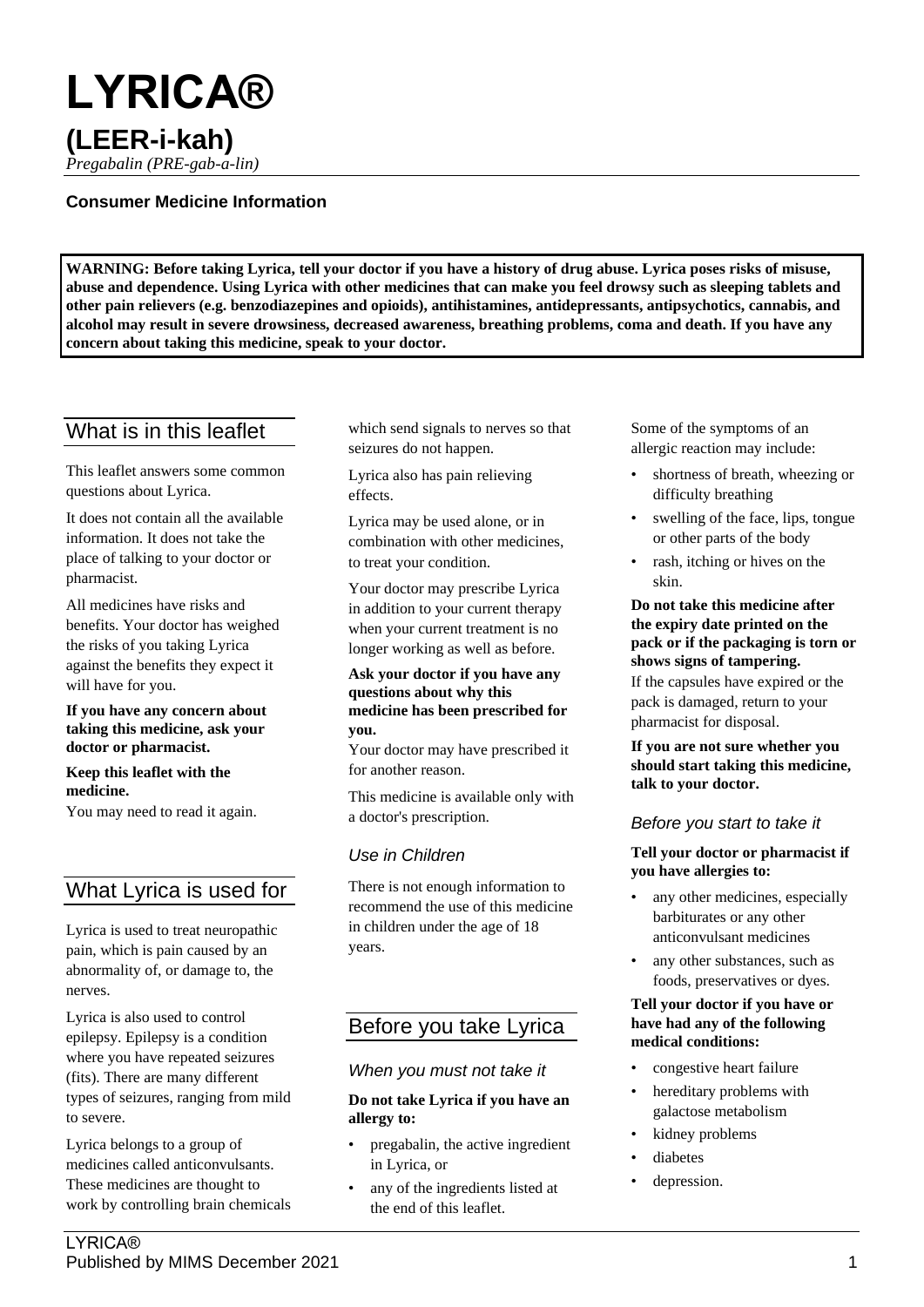#### **Tell your doctor if you have a history of drug abuse.**

Lyrica poses risks of misuse, abuse and dependence. Your body may become used to you taking Lyrica and this may result in physical dependence. It means that you may experience withdrawal symptoms if you stop taking Lyrica suddenly. So it is important to strictly follow the directions given by your doctor.

#### **Tell your doctor if you are pregnant or plan to become pregnant.**

Lyrica is not recommended for use during pregnancy. However, if you have epilepsy, it is very important to control your fits while you are pregnant. If it is necessary for you to take Lyrica, your doctor can help you decide whether or not to take it during pregnancy.

**Tell your doctor if you are breastfeeding or plan to breast-feed.** The active ingredient in Lyrica passes into breast milk and its safety in infants is unknown. It is recommended that you do not breast-feed while taking Lyrica.

**If you have not told your doctor about any of the above, tell them before you start taking Lyrica.**

# *Taking other medicines*

#### **Tell your doctor or pharmacist if you are taking any other medicines, including:**

- all prescription medicines
- all medicines, vitamins, herbal supplements or natural therapies you buy without a prescription from a pharmacy, supermarket, naturopath or health food shop.

Some medicines may be affected by Lyrica or may affect how well it works. You may need different amounts of your medicines, or you may need to take different medicines. Your doctor will advise you.

Lyrica and certain other medicines may influence each other.

**Using Lyrica with other medicines that can make you feel**  **drowsy such as sleeping tablets and other pain relievers (e.g. benzodiazepines and opioids), antihistamines, antidepressants, antipsychotics, cannabis, and alcohol may result in severe drowsiness, decreased awareness, breathing problems, coma and death.**

Your doctor will minimise the dose and duration of use; and monitor you for signs and symptoms of breathing difficulties and sedation.

Your doctor and pharmacist have more information on medicines to be careful with or avoid while taking Lyrica.

# How to take Lyrica

**Follow all directions given to you by your doctor carefully.** They may differ from the information contained in this leaflet.

#### **If you do not understand the instructions on the box, ask your doctor or pharmacist for help.**

# *How much to take*

Your doctor will tell you how many capsules you need to take each day. This may depend on your age, your condition and whether or not you are taking any other medicines.

Your doctor may recommend that you start with a low dose of Lyrica and slowly increase the dose to the lowest amount needed to control your epilepsy/convulsions or neuropathic pain.

The usual dose range is 150 mg per day to 600 mg per day given in two divided doses.

# *How to take it*

**Swallow the capsules whole with a full glass of water.**

# *When to take it*

#### **Take your medicine at about the same time each day.**

Taking it at the same time each day will have the best effect. It will also help you remember when to take it.

It does not matter if you take this medicine before or after food.

# *How long to take it*

**Continue taking your medicine for as long as your doctor tells you.**

This medicine helps to control your condition, but does not cure it. It is important to keep taking your medicine even if you feel well.

**Do not stop taking Lyrica, or lower the dosage, without checking with your doctor. Do not let yourself run out of medicine over the weekend or on holidays.** Stopping Lyrica suddenly may worsen your condition or increase your chance of experiencing withdrawal symptoms, such as sleeplessness, headache, nausea (feeling sick), anxiety, excessive sweating or diarrhoea (runny stools). If appropriate, your doctor will slowly reduce your dose before you can stop taking it completely.

# *If you forget to take it*

**If it is almost time for your next dose (within 4 hours), skip the dose you missed and take your next dose when you are meant to.**

**Otherwise, take it as soon as you remember, and then go back to taking your medicine as you would normally.**

**Do not take a double dose to make up for the dose that you missed.**

This may increase the chance of you getting an unwanted side effect.

**If you are not sure what to do, ask your doctor or pharmacist.**

**If you have trouble remembering to take your medicine, ask your pharmacist for some hints.**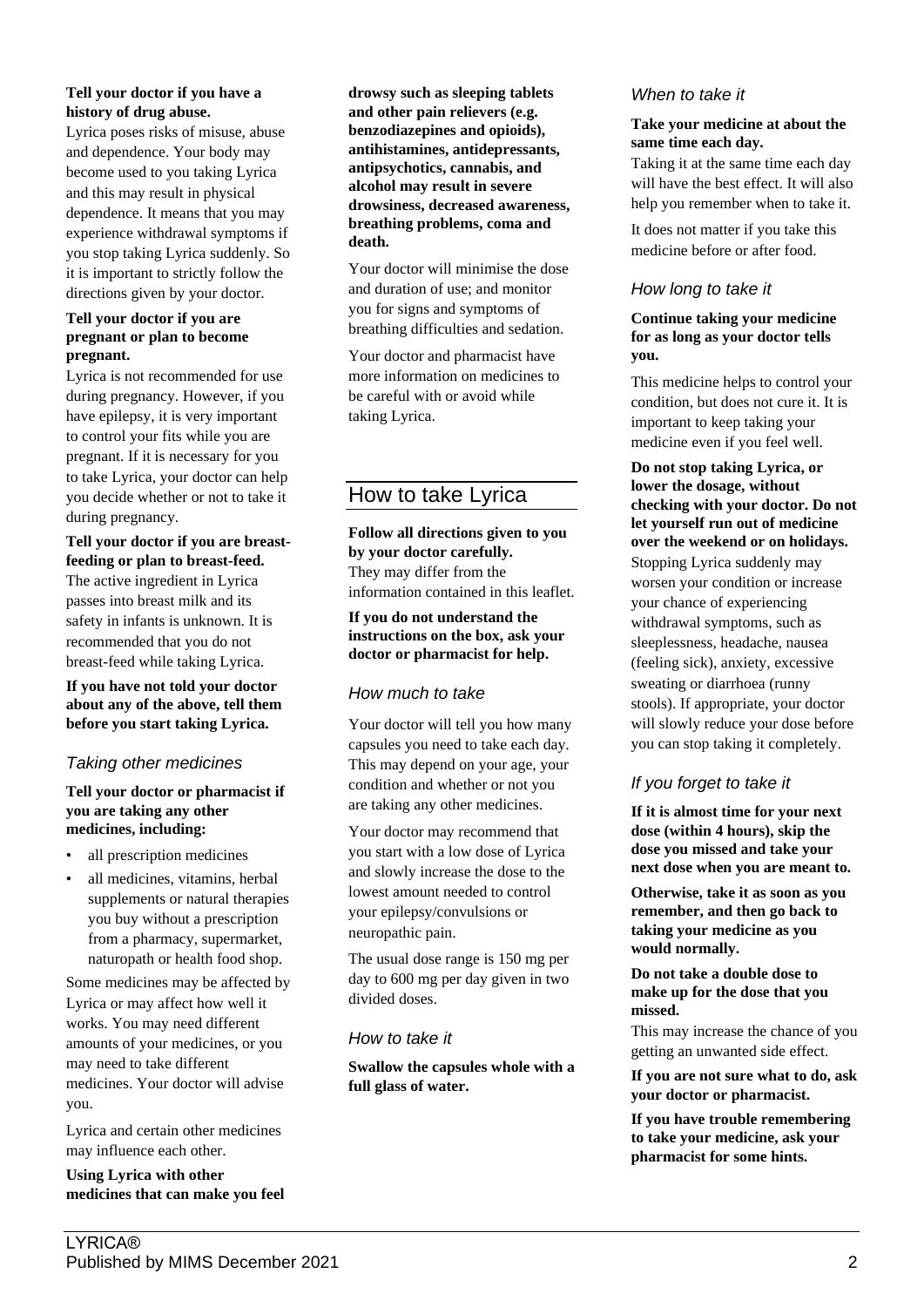# *If you take too much (overdose)*

**Immediately telephone your doctor or the Poisons Information Centre (telephone 13 11 26) for advice, or go to Accident and Emergency at the nearest hospital, if you think that you or anyone else may have taken too much Lyrica. Do this even if there are no signs of discomfort or poisoning.**

You may need urgent medical attention.

Symptoms of an overdose with Lyrica may include mood changes, feeling tired, confusion, depression, agitation, restlessness or seizures.

# While you are taking Lyrica

# *Things you must do*

**If you are about to be started on any new medicine, remind your doctor, dentist or pharmacist that you are taking Lyrica.**

**Tell any other doctors, dentists and pharmacists who treat you that you are taking this medicine.**

**If you are going to have surgery, tell the surgeon or anaesthetist that you are taking this medicine.** It may affect other medicines used during surgery.

**Tell your doctor immediately if you experience any changes in your vision.**

Lyrica may cause blurring or other changes in eyesight. Your doctor may ask you to stop taking Lyrica to improve these symptoms.

**Tell your doctor immediately if you have any thoughts of suicide or self-harm, any unusual changes in mood or behaviour, or show signs of depression.** Some people taking medicines to treat convulsions, such as Lyrica, have had thoughts of harming themselves or taking their life.

#### **Patients and caregivers should be alert and monitor for these effects.**

#### **Signs and symptoms of suicidal risk include:**

- thoughts or talk of death or suicide
- thoughts or talk of self-harm or harm to others
- any recent attempts of self-harm
- new or an increase in aggressive behaviour, irritability or agitation
- new or worsening depression.

Mention of suicide or violence must be taken seriously.

**If you or someone you know is demonstrating these warning signs of suicide while taking Lyrica, contact your doctor or a mental health professional right away.**

#### **Tell your doctor immediately if you experience trouble breathing or shallow breaths.**

If you have nervous system or respiratory disorders, kidney problems, or you are older than 65, your doctor may adjust your dose.

**Tell your doctor if you feel Lyrica is not helping your condition.** Your doctor may need to change your medicine.

**Tell your doctor if, for any reason, you have not taken Lyrica exactly as prescribed.** Otherwise, your doctor may change your treatment unnecessarily.

**If you become pregnant while taking Lyrica, tell your doctor immediately.**

#### **Keep all of your doctor's appointments so that your progress can be checked.**

Your doctor may do some tests from time to time to make sure the medicine is working and to prevent unwanted side effects.

# *Things you must not do*

**Do not take Lyrica to treat any other complaints unless your doctor tells you to.**

**Do not give your medicine to anyone else, even if their symptoms seem similar to yours or they have the same condition as you.**

**Do not stop taking your medicine or lower the dosage without checking with your doctor.**

# *Things to be careful of*

#### **Be careful driving or operating machinery until you know how Lyrica affects you.**

As with other anticonvulsant medicines, Lyrica may cause dizziness and drowsiness in some people. If you have any of these symptoms, do not drive, operate machinery or do anything else that could be dangerous.

#### **Be careful when drinking alcohol while you are taking this medicine.**

If you drink alcohol, symptoms such as dizziness and drowsiness may be worse.

# Side effects

#### **Tell your doctor or pharmacist as soon as possible if you do not feel well while you are taking Lyrica.**

Lyrica helps most people with neuropathic pain or epilepsy, but it may have unwanted side effects in a few people. All medicines can have side effects. Sometimes they are serious, most of the time they are not. You may need medical attention if you get some of the side effects.

It can be difficult to tell whether side effects are the result of taking Lyrica, effects of your condition or side effects of other medicines you may be taking. For this reason it is important to tell your doctor of any change in your condition.

If you are over 65 years of age you may have an increased chance of getting side effects.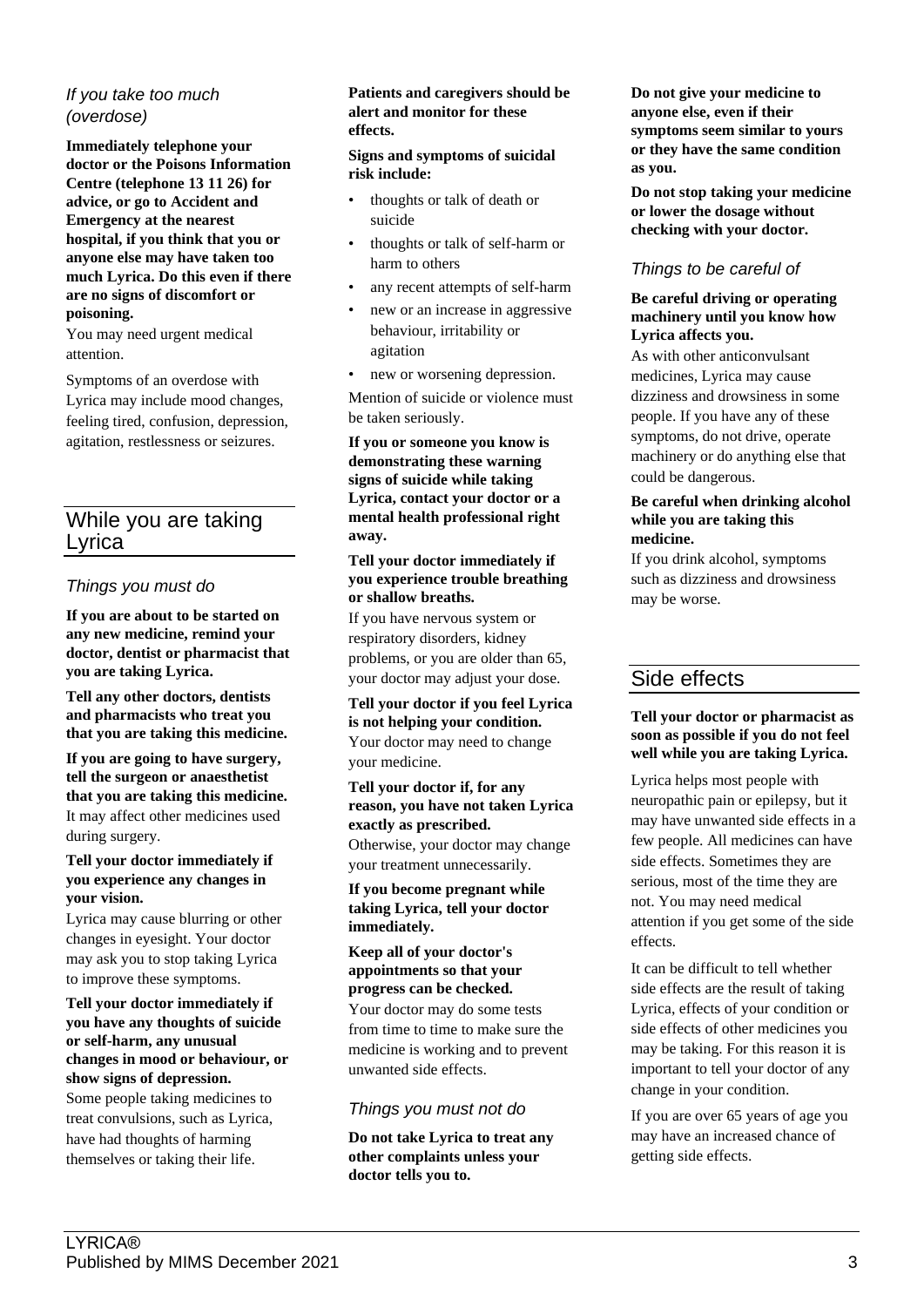#### **Do not be alarmed by the list of side effects.**

You may not experience any of them.

**If you get any side effects, do not stop taking Lyrica without first talking to your doctor or pharmacist.**

**Ask your doctor or pharmacist to answer any questions you may have.**

# *Tell your doctor if...*

#### **Tell your doctor or pharmacist if you notice any of the following and they worry you:**

- dizziness
- feeling tired or drowsy
- constipation
- diarrhoea
- nausea
- headache
- increase in weight
- unsteadiness when walking, reduced co-ordination, shaking or tremors
- dry mouth
- blurred or double vision.

The above list includes the more common side effects of your medicine. They are usually mild and short-lived.

# *Tell your doctor as soon as possible if...*

#### **Tell your doctor as soon as possible if you notice any of the following:**

- unusual changes in mood or behaviour
- signs of new or increased irritability or agitation
- signs of depression
- confusion
- swelling of the hands, ankles or feet
- enlargement of breasts
- unexplained muscle pain, tenderness and weakness
- passing little to no urine
- trouble breathing, shallow breaths.

The above list includes serious side effects that may require medical attention. Serious side effects are rare.

# *Go to hospital if...*

#### **Tell your doctor immediately or go to Accident and Emergency at your nearest hospital, if you notice any of the following:**

- shortness of breath, swelling of the feet and legs, weight increase due to fluid build-up
- irritated red eyes that are sensitive to light
- more frequent or more severe seizures (fits)
- sudden signs of allergy such as rash, itching or hives, swelling of the face, lips, tongue or other parts of the body, shortness of breath, wheezing or difficulty breathing.

The above list includes very serious side effects. You may need urgent medical attention or hospitalisation. These side effects are very rare.

#### **Tell your doctor or pharmacist if you notice anything else that is making you feel unwell.**

Other side effects not listed above may also occur in some people. Some of these side effects (for example, changes in blood pressure) can only be found when your doctor does tests from time to time to check your progress.

# After taking Lyrica

# *Storage*

**Keep your capsules in the pack until it is time to take them.** If you take the capsules out of the pack they may not keep well.

**Keep your capsules in a cool dry place where the temperature stays below 25°C.**

**Do not store Lyrica or any other medicine in the bathroom or near a sink. Do not leave it on a** 

#### **windowsill or in the car on hot days.**

Heat and dampness can destroy some medicines.

#### **Keep it where children cannot reach it.**

A locked cupboard at least one-anda-half metres above the ground is a good place to store medicines.

# *Disposal*

**If your doctor tells you to stop taking this medicine or the expiry date has passed, ask your pharmacist what to do with any medicine that is left over.**

# Product description

# *What it looks like*

25 mg - White hard gelatin capsule, marked "Pfizer PGN 25" with black ink.

75mg - White and orange hard gelatin capsule, marked "Pfizer PGN 75" with black ink.

150mg - White hard gelatin capsule, marked "Pfizer PGN 150" with black ink.

300mg - White and orange hard gelatin capsule, marked "Pfizer PGN 300" with black ink.

Each pack contains 56 capsules.

# *Ingredients*

#### **Active Ingredients**

25 mg capsules - 25 mg pregabalin

75 mg capsules - 75 mg pregabalin

150 mg capsules - 150 mg

pregabalin

300 mg capsules - 300 mg pregabalin

- It also contains:
- Lactose monohydrate
- Maize starch
- Purified talc
- Gelatin
- Purified water
- Titanium dioxide